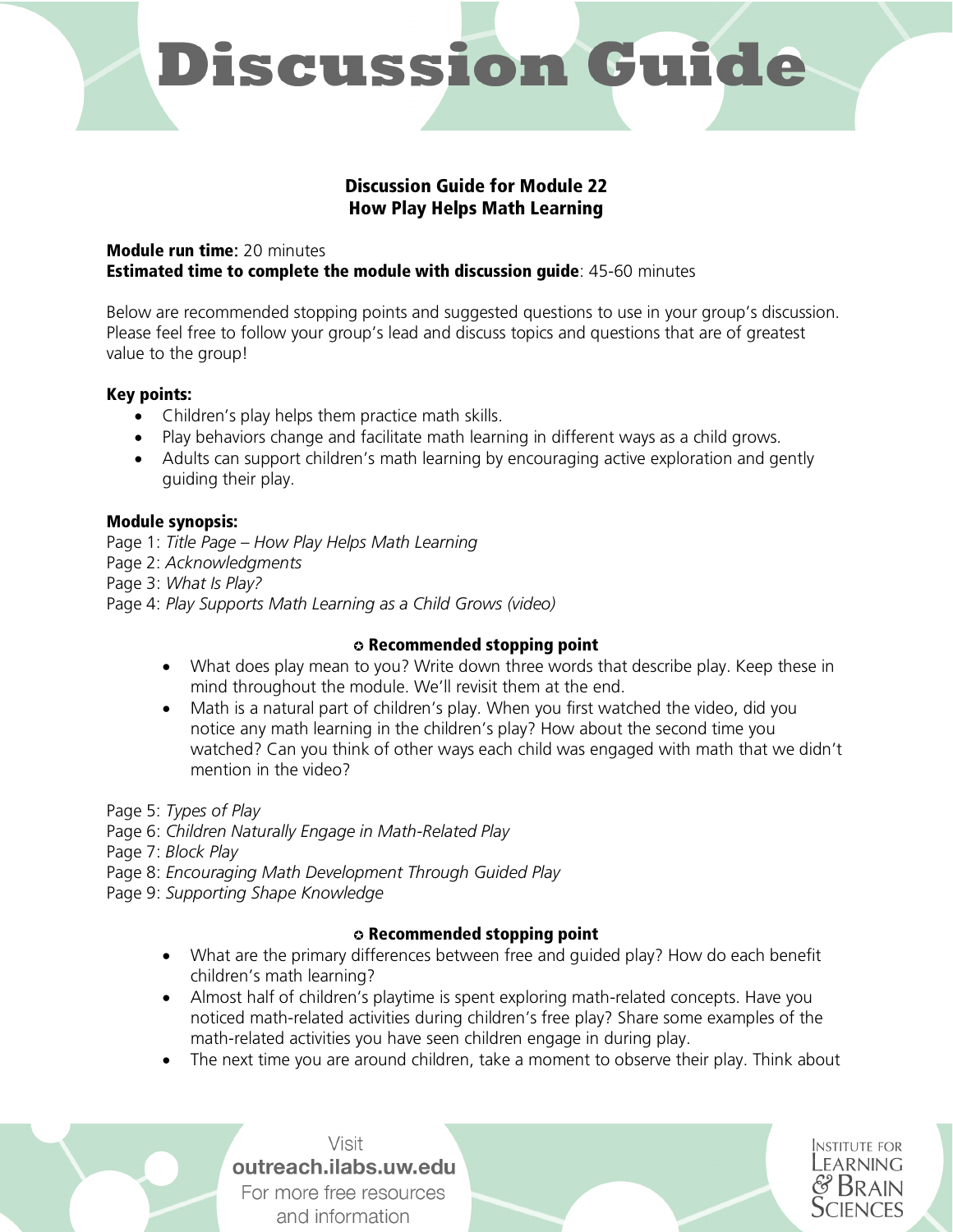

how their play is supporting the development of math skills. What can you do to guide children's play to encourage math learning?

Page 10*: Spatial Language During Play* Page 11*: Playful Math*

# ✪ Recommended stopping point

- Adults highlight math in children's play through their language and reflection. Using spatial language is one way to build math into children's play. What are some other examples of language you can use to bring out the math in children's play?
- Using playful math language can support children's learning anywhere. For example, you could continue your conversation about the ducks in the pond by asking more questions like "Where did the duck go?" and "Why are there four ducks?" It's okay to follow the child's lead! Think of another example of an every day activity where you can add in playful math language. What would you say to get the math conversation going? How would your language differ for an infant, toddler, or preschooler?

Page 12: *Play Tips for Math Learning* Page 13: *Math and Me: Play (video)*

#### ✪ Final discussion points

- For each Play Tip, create an activity that you can do right away with the materials you have in your classroom, home or outdoors. For example, for *encourage active exploration with hands on activities*, instead of repeating two plus two equals four, use sticks, leaves or rocks to introduce children to addition and subtraction while exploring outside.
- Think about math and play in your own life. What types of math-related activities did you like to do as a child? Can you give an example of how the work you do feels like play? Use your responses to generate ideas about how to make more of children's play mathematical.
- Now that you've completed the module, we'd like you to revisit your definition of play. Has it changed at all? Would you use the same three words to describe it now?

Visit outreach.ilabs.uw.edu For more free resources and information

**INSTITUTE FOR FARNING**